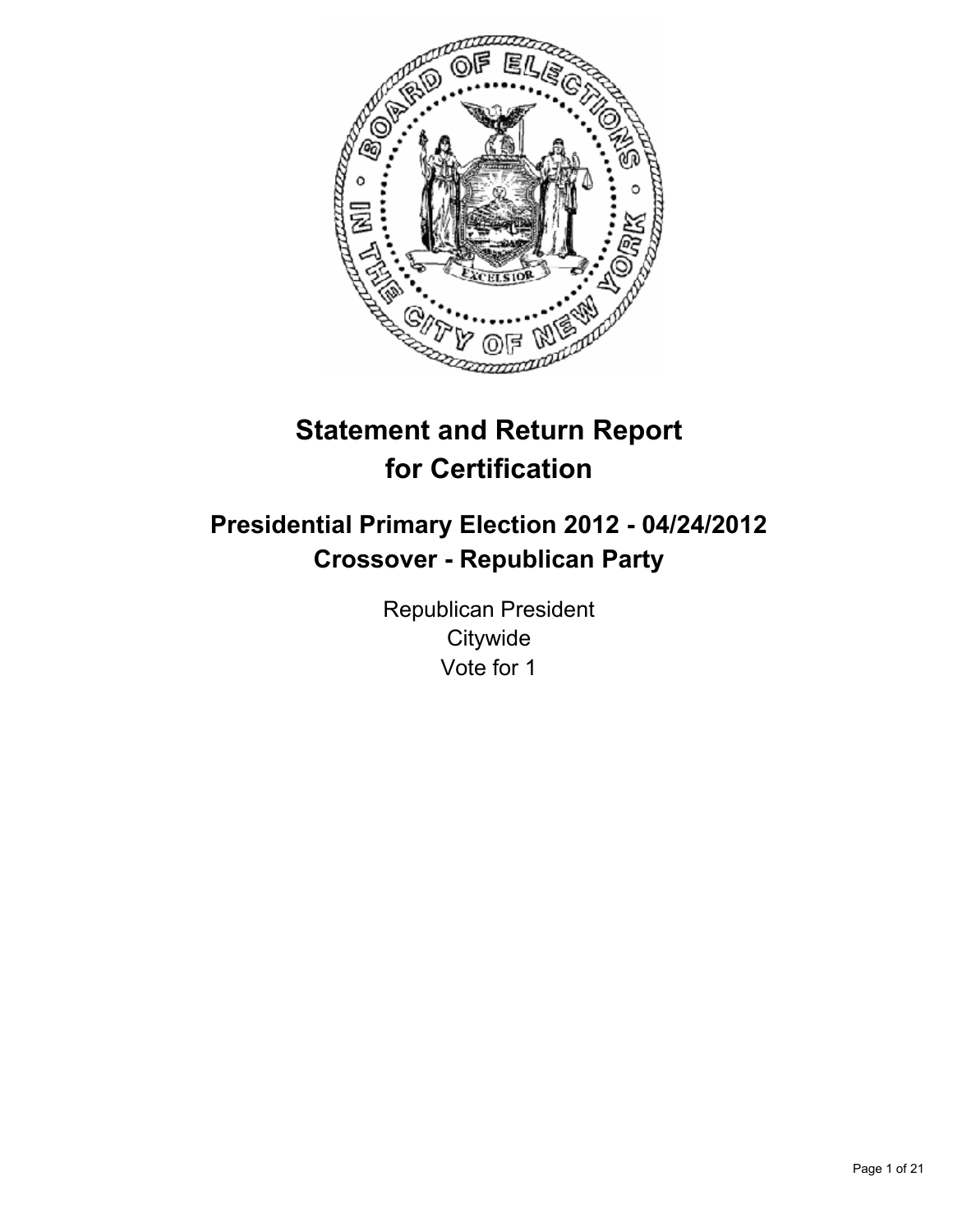

| Queens County                                            |              |
|----------------------------------------------------------|--------------|
| PUBLIC COUNTER                                           | 1,894        |
| <b>EMERGENCY</b>                                         | 0            |
| ABSENTEE/MILITARY                                        | 210          |
| <b>FEDERAL</b>                                           | 42           |
| SPECIAL PRESIDENTIAL                                     | 0            |
| <b>AFFIDAVIT</b>                                         | 12           |
| <b>Total Ballots</b>                                     | 2,158        |
| Less - Inapplicable Federal/Special Presidential Ballots | $\mathbf{0}$ |
| <b>Total Applicable Ballots</b>                          | 2,158        |
| <b>RON PAUL</b>                                          | 253          |
| <b>NEWT GINGRICH</b>                                     | 224          |
| <b>MITT ROMNEY</b>                                       | 1,511        |
| <b>RICK SANTORUM</b>                                     | 154          |
| <b>Total Votes</b>                                       | 2,142        |
| Unrecorded                                               | 16           |
| <b>Total for 5th Congressional District</b>              |              |
| <b>PUBLIC COUNTER</b>                                    | 1,894        |
| <b>EMERGENCY</b>                                         | 0            |
| ABSENTEE/MILITARY                                        | 210          |
| <b>FEDERAL</b>                                           | 42           |
| <b>SPECIAL PRESIDENTIAL</b>                              | 0            |
| <b>AFFIDAVIT</b>                                         | 12           |
| <b>Total Ballots</b>                                     | 2,158        |
| Less - Inapplicable Federal/Special Presidential Ballots | $\mathbf 0$  |
| <b>Total Applicable Ballots</b>                          | 2,158        |
| <b>RON PAUL</b>                                          | 253          |
| <b>NEWT GINGRICH</b>                                     | 224          |
| <b>MITT ROMNEY</b>                                       | 1,511        |
| <b>RICK SANTORUM</b>                                     | 154          |
| <b>Total Votes</b>                                       | 2,142        |
| Unrecorded                                               | 16           |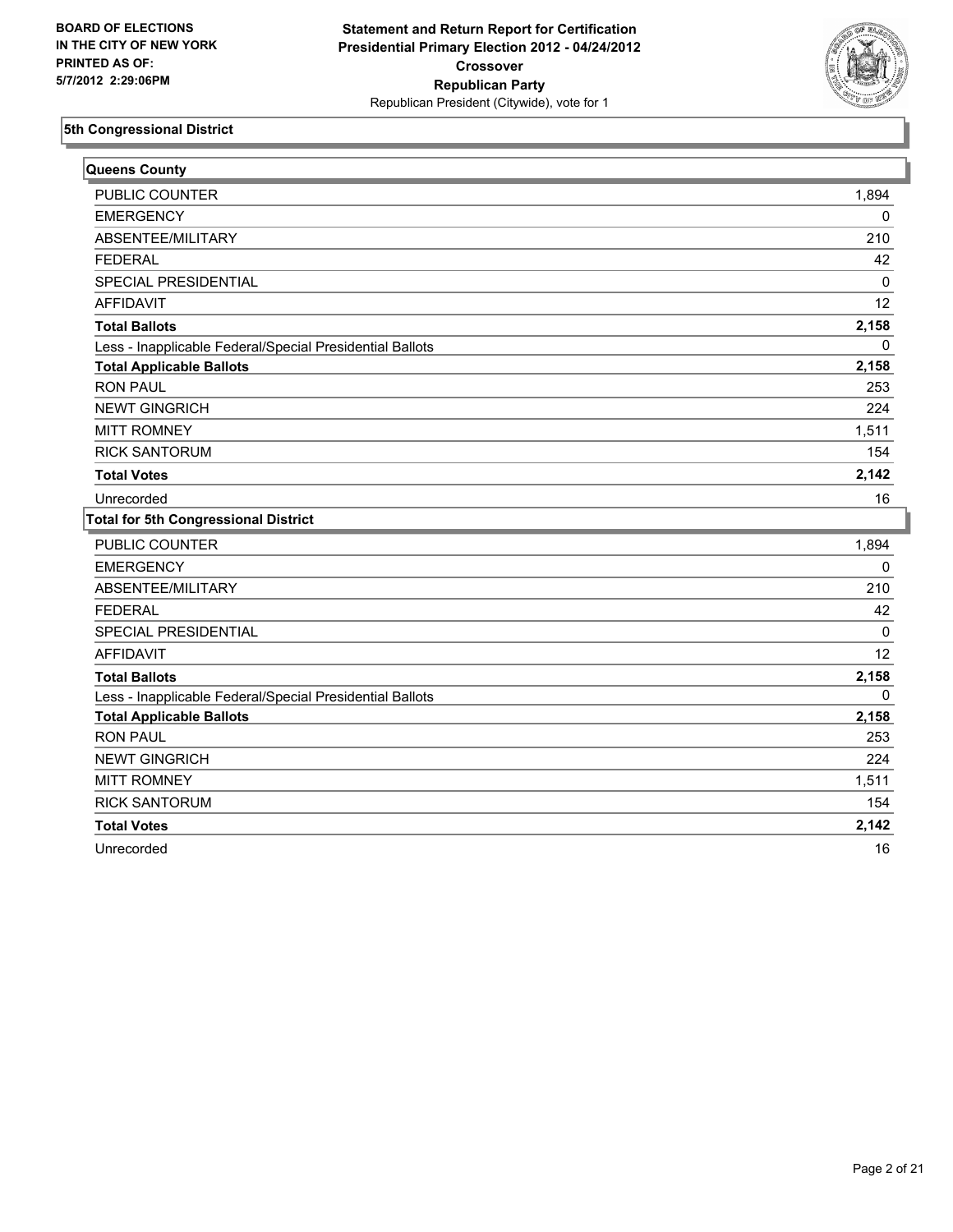

| Queens County                                            |                |
|----------------------------------------------------------|----------------|
| <b>PUBLIC COUNTER</b>                                    | 870            |
| <b>EMERGENCY</b>                                         | 0              |
| ABSENTEE/MILITARY                                        | 148            |
| <b>FEDERAL</b>                                           | 22             |
| SPECIAL PRESIDENTIAL                                     | 0              |
| <b>AFFIDAVIT</b>                                         | $\overline{2}$ |
| <b>Total Ballots</b>                                     | 1,042          |
| Less - Inapplicable Federal/Special Presidential Ballots | 0              |
| <b>Total Applicable Ballots</b>                          | 1,042          |
| <b>RON PAUL</b>                                          | 130            |
| <b>NEWT GINGRICH</b>                                     | 121            |
| <b>MITT ROMNEY</b>                                       | 694            |
| <b>RICK SANTORUM</b>                                     | 90             |
| <b>Total Votes</b>                                       | 1,035          |
| Unrecorded                                               | $\overline{7}$ |
| <b>Total for 6th Congressional District</b>              |                |
| <b>PUBLIC COUNTER</b>                                    | 870            |
| <b>EMERGENCY</b>                                         | 0              |
| ABSENTEE/MILITARY                                        | 148            |
| <b>FEDERAL</b>                                           | 22             |
| SPECIAL PRESIDENTIAL                                     | 0              |
| <b>AFFIDAVIT</b>                                         | $\overline{2}$ |
| <b>Total Ballots</b>                                     | 1,042          |
| Less - Inapplicable Federal/Special Presidential Ballots | 0              |
| <b>Total Applicable Ballots</b>                          | 1,042          |
| <b>RON PAUL</b>                                          | 130            |
| <b>NEWT GINGRICH</b>                                     | 121            |
| <b>MITT ROMNEY</b>                                       | 694            |
| <b>RICK SANTORUM</b>                                     | 90             |
| <b>Total Votes</b>                                       | 1,035          |
| Unrecorded                                               | $\overline{7}$ |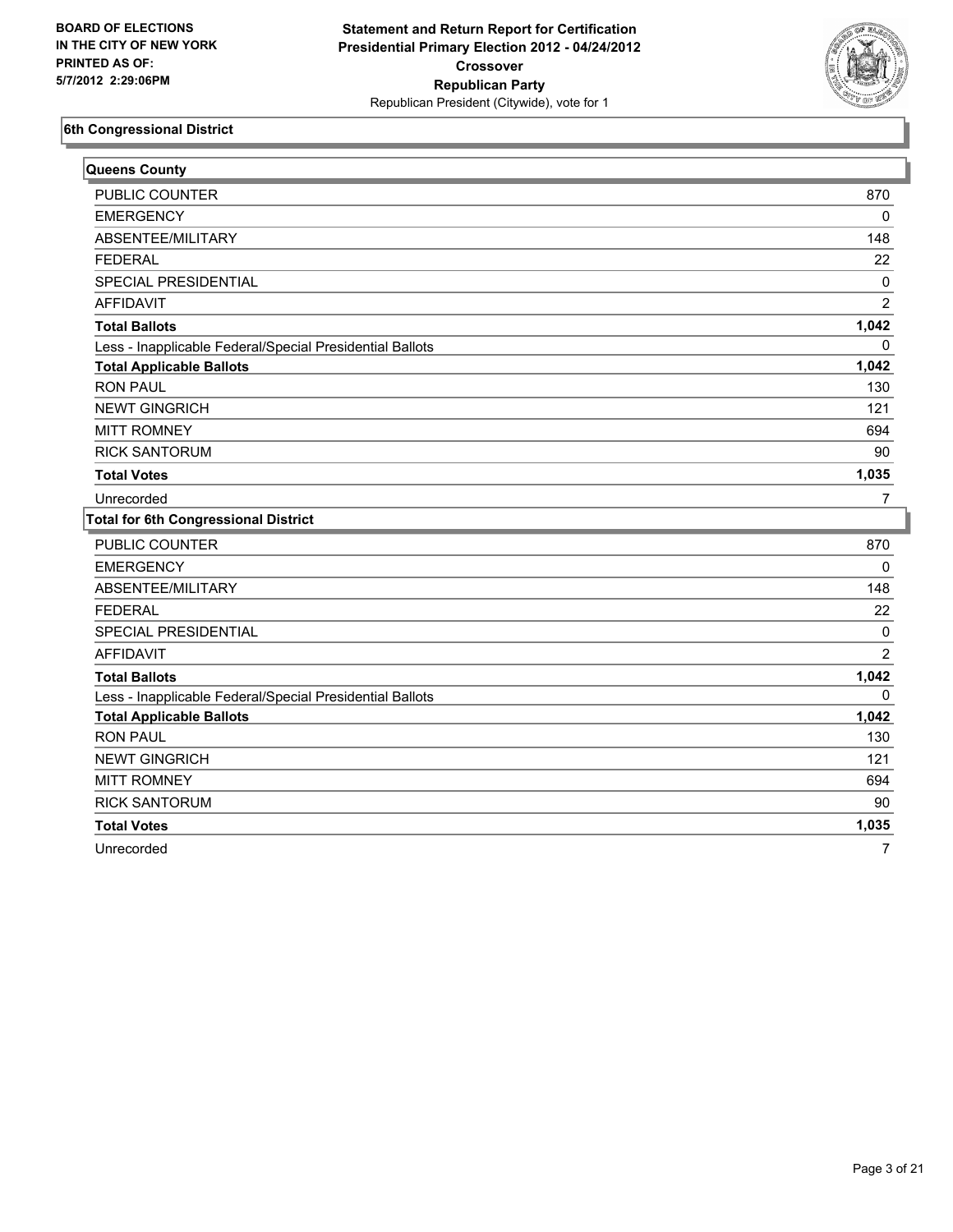

| <b>Bronx County</b>                                      |             |
|----------------------------------------------------------|-------------|
| <b>PUBLIC COUNTER</b>                                    | 673         |
| <b>EMERGENCY</b>                                         | 0           |
| ABSENTEE/MILITARY                                        | 145         |
| <b>FEDERAL</b>                                           | 11          |
| SPECIAL PRESIDENTIAL                                     | 0           |
| <b>AFFIDAVIT</b>                                         | 8           |
| <b>Total Ballots</b>                                     | 837         |
| Less - Inapplicable Federal/Special Presidential Ballots | $\mathbf 0$ |
| <b>Total Applicable Ballots</b>                          | 837         |
| <b>RON PAUL</b>                                          | 118         |
| <b>NEWT GINGRICH</b>                                     | 103         |
| <b>MITT ROMNEY</b>                                       | 514         |
| <b>RICK SANTORUM</b>                                     | 92          |
| <b>Total Votes</b>                                       | 827         |
| Unrecorded                                               | 10          |
| Queens County                                            |             |
| PUBLIC COUNTER                                           | 657         |
| <b>EMERGENCY</b>                                         | 0           |
| ABSENTEE/MILITARY                                        | 76          |
| <b>FEDERAL</b>                                           | 14          |
| SPECIAL PRESIDENTIAL                                     | 0           |
| <b>AFFIDAVIT</b>                                         | 5           |
| <b>Total Ballots</b>                                     | 752         |
| Less - Inapplicable Federal/Special Presidential Ballots | 0           |
| <b>Total Applicable Ballots</b>                          | 752         |
| <b>RON PAUL</b>                                          | 114         |
| <b>NEWT GINGRICH</b>                                     | 72          |
| <b>MITT ROMNEY</b>                                       | 486         |
| <b>RICK SANTORUM</b>                                     | 74          |
| <b>Total Votes</b>                                       | 746         |
| Unrecorded                                               | 6           |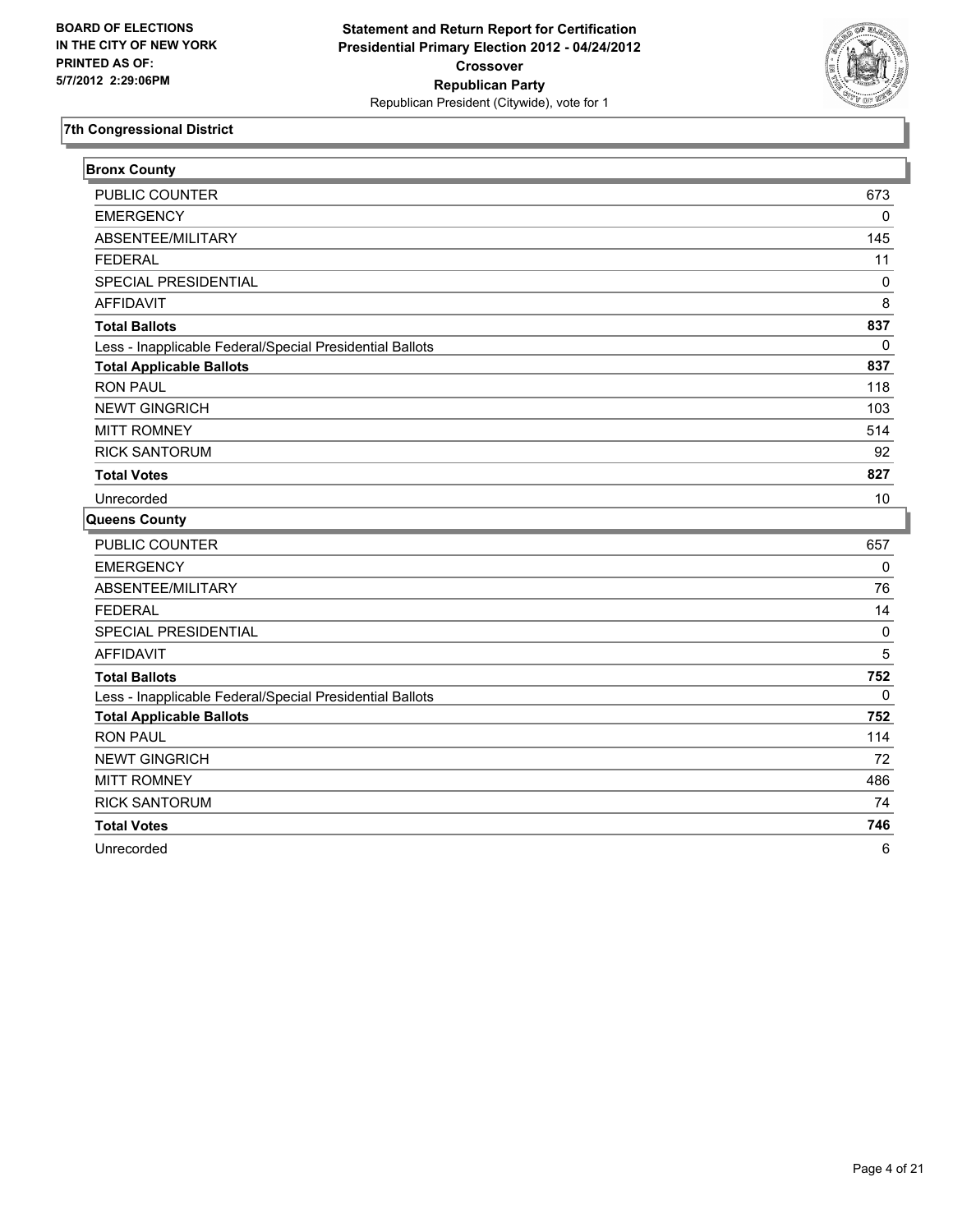

| <b>Total for 7th Congressional District</b>              |       |
|----------------------------------------------------------|-------|
| PUBLIC COUNTER                                           | 1,330 |
| <b>EMERGENCY</b>                                         | 0     |
| ABSENTEE/MILITARY                                        | 221   |
| <b>FEDERAL</b>                                           | 25    |
| SPECIAL PRESIDENTIAL                                     | 0     |
| <b>AFFIDAVIT</b>                                         | 13    |
| <b>Total Ballots</b>                                     | 1,589 |
| Less - Inapplicable Federal/Special Presidential Ballots | 0     |
| <b>Total Applicable Ballots</b>                          | 1,589 |
| <b>RON PAUL</b>                                          | 232   |
| <b>NEWT GINGRICH</b>                                     | 175   |
| <b>MITT ROMNEY</b>                                       | 1,000 |
| <b>RICK SANTORUM</b>                                     | 166   |
| <b>Total Votes</b>                                       | 1,573 |
| Unrecorded                                               | 16    |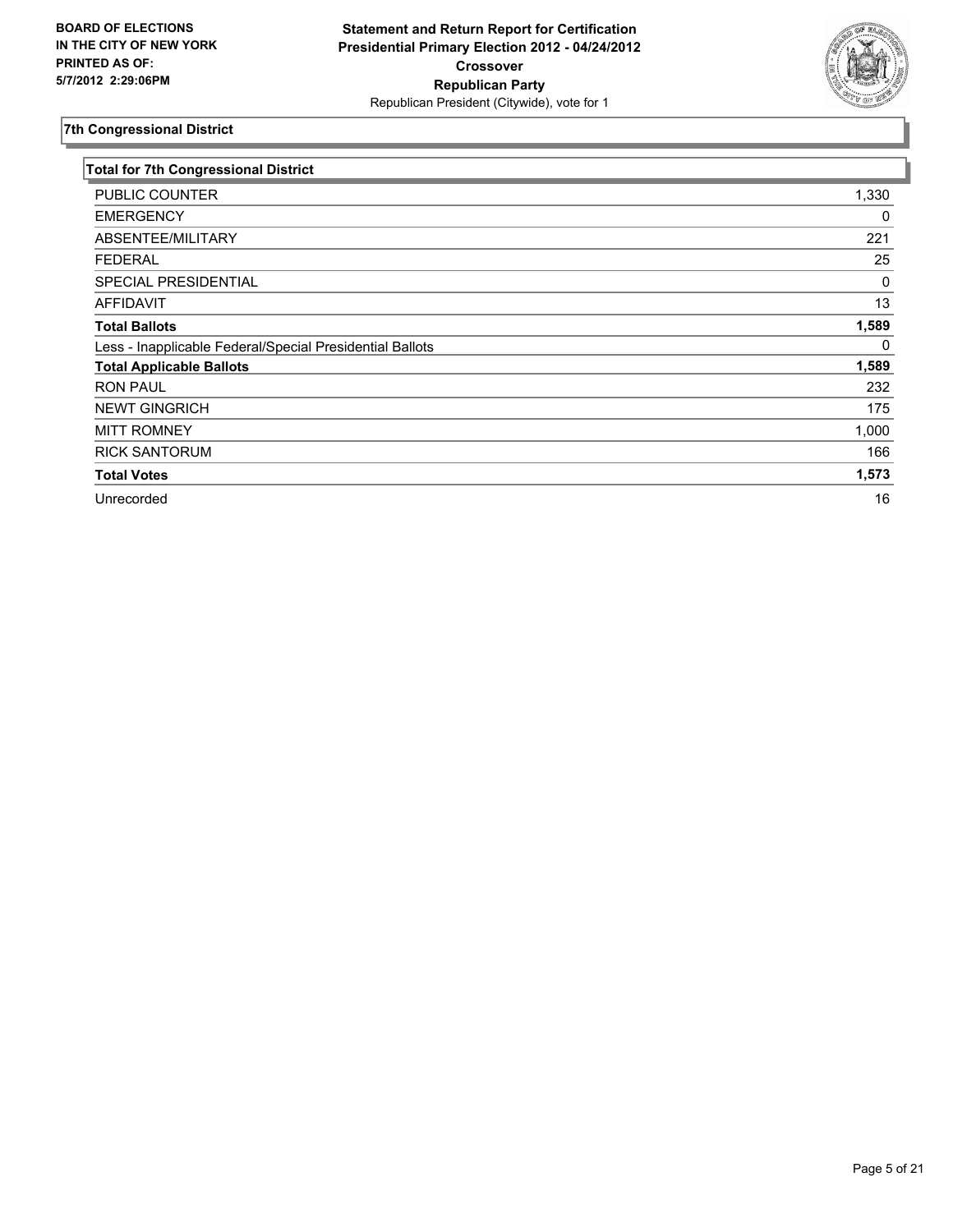

| <b>New York County</b>                                   |              |
|----------------------------------------------------------|--------------|
| <b>PUBLIC COUNTER</b>                                    | 1,476        |
| <b>EMERGENCY</b>                                         | 0            |
| ABSENTEE/MILITARY                                        | 84           |
| <b>FEDERAL</b>                                           | 106          |
| SPECIAL PRESIDENTIAL                                     | 0            |
| <b>AFFIDAVIT</b>                                         | 24           |
| <b>Total Ballots</b>                                     | 1,690        |
| Less - Inapplicable Federal/Special Presidential Ballots | $\Omega$     |
| <b>Total Applicable Ballots</b>                          | 1,690        |
| <b>RON PAUL</b>                                          | 231          |
| <b>NEWT GINGRICH</b>                                     | 135          |
| <b>MITT ROMNEY</b>                                       | 1,235        |
| <b>RICK SANTORUM</b>                                     | 76           |
| <b>Total Votes</b>                                       | 1,677        |
| Unrecorded                                               | 13           |
| <b>Kings County</b>                                      |              |
| <b>PUBLIC COUNTER</b>                                    | 1,145        |
| <b>EMERGENCY</b>                                         | 0            |
| ABSENTEE/MILITARY                                        | 83           |
| <b>FEDERAL</b>                                           | 32           |
| SPECIAL PRESIDENTIAL                                     | 0            |
| <b>AFFIDAVIT</b>                                         | 13           |
| <b>Total Ballots</b>                                     | 1,273        |
| Less - Inapplicable Federal/Special Presidential Ballots | $\mathbf{0}$ |
| <b>Total Applicable Ballots</b>                          | 1,273        |
| <b>RON PAUL</b>                                          | 105          |
| <b>NEWT GINGRICH</b>                                     | 174          |
| <b>MITT ROMNEY</b>                                       | 885          |
| <b>RICK SANTORUM</b>                                     | 99           |
| <b>Total Votes</b>                                       | 1,263        |
| Unrecorded                                               | 10           |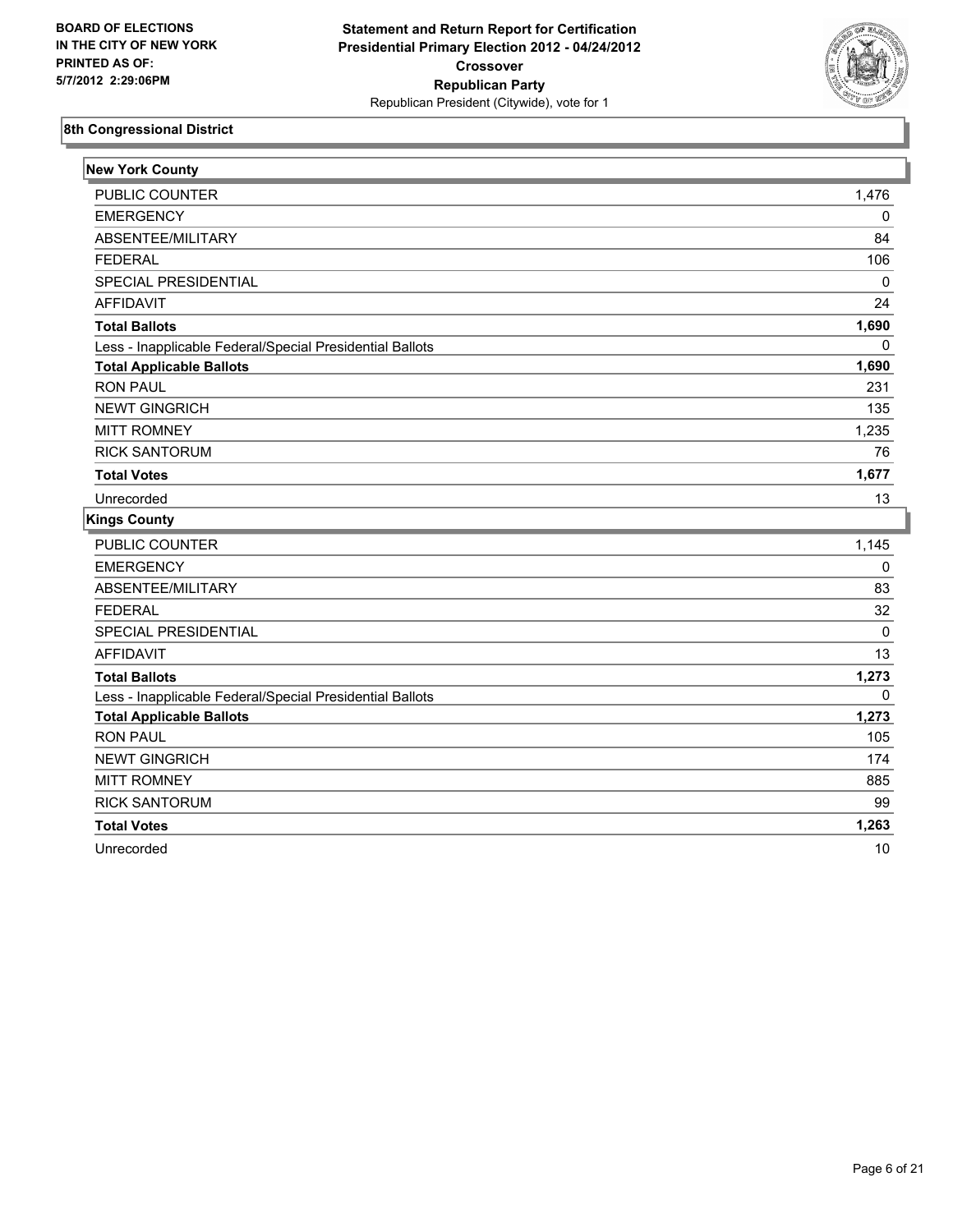

| <b>Total for 8th Congressional District</b>              |       |
|----------------------------------------------------------|-------|
| PUBLIC COUNTER                                           | 2,621 |
| <b>EMERGENCY</b>                                         | 0     |
| ABSENTEE/MILITARY                                        | 167   |
| <b>FEDERAL</b>                                           | 138   |
| SPECIAL PRESIDENTIAL                                     | 0     |
| <b>AFFIDAVIT</b>                                         | 37    |
| <b>Total Ballots</b>                                     | 2,963 |
| Less - Inapplicable Federal/Special Presidential Ballots | 0     |
| <b>Total Applicable Ballots</b>                          | 2,963 |
| <b>RON PAUL</b>                                          | 336   |
| <b>NEWT GINGRICH</b>                                     | 309   |
| <b>MITT ROMNEY</b>                                       | 2,120 |
| <b>RICK SANTORUM</b>                                     | 175   |
| <b>Total Votes</b>                                       | 2,940 |
| Unrecorded                                               | 23    |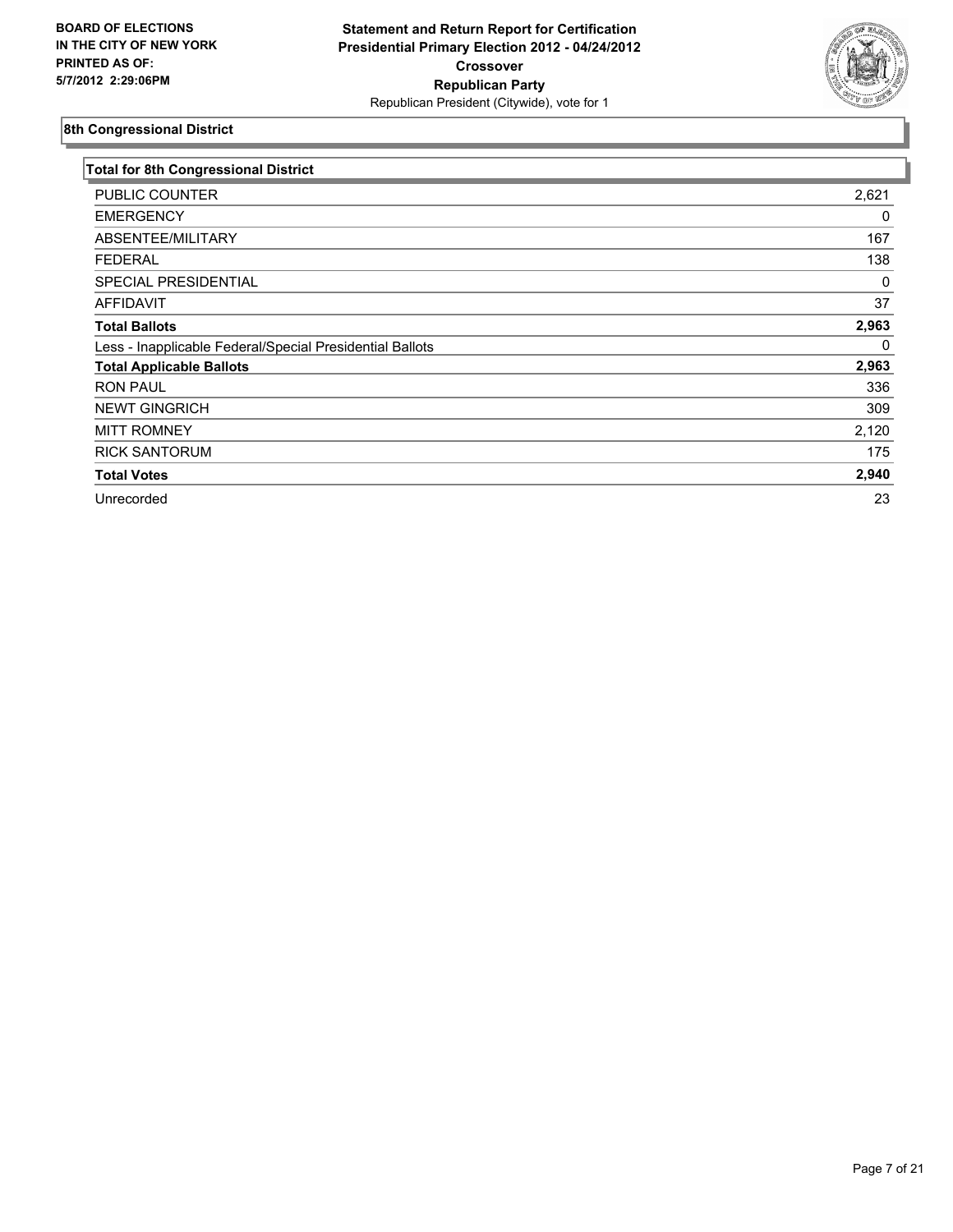

| <b>Kings County</b>                                      |              |
|----------------------------------------------------------|--------------|
| PUBLIC COUNTER                                           | 797          |
| <b>EMERGENCY</b>                                         | 0            |
| ABSENTEE/MILITARY                                        | 70           |
| <b>FEDERAL</b>                                           | 15           |
| <b>SPECIAL PRESIDENTIAL</b>                              | $\mathbf 0$  |
| <b>AFFIDAVIT</b>                                         | 6            |
| <b>Total Ballots</b>                                     | 888          |
| Less - Inapplicable Federal/Special Presidential Ballots | 0            |
| <b>Total Applicable Ballots</b>                          | 888          |
| <b>RON PAUL</b>                                          | 94           |
| <b>NEWT GINGRICH</b>                                     | 117          |
| <b>MITT ROMNEY</b>                                       | 585          |
| <b>RICK SANTORUM</b>                                     | 88           |
| <b>Total Votes</b>                                       | 884          |
| Unrecorded                                               | 4            |
| Queens County                                            |              |
| <b>PUBLIC COUNTER</b>                                    | 2,012        |
| <b>EMERGENCY</b>                                         | 0            |
| ABSENTEE/MILITARY                                        | 238          |
| <b>FEDERAL</b>                                           | 71           |
| SPECIAL PRESIDENTIAL                                     | 0            |
| <b>AFFIDAVIT</b>                                         | 6            |
| <b>Total Ballots</b>                                     | 2,327        |
| Less - Inapplicable Federal/Special Presidential Ballots | $\mathbf{0}$ |
| <b>Total Applicable Ballots</b>                          | 2,327        |
| <b>RON PAUL</b>                                          | 288          |
| <b>NEWT GINGRICH</b>                                     | 254          |
| <b>MITT ROMNEY</b>                                       | 1,563        |
| <b>RICK SANTORUM</b>                                     | 211          |
| <b>Total Votes</b>                                       | 2,316        |
| Unrecorded                                               | 11           |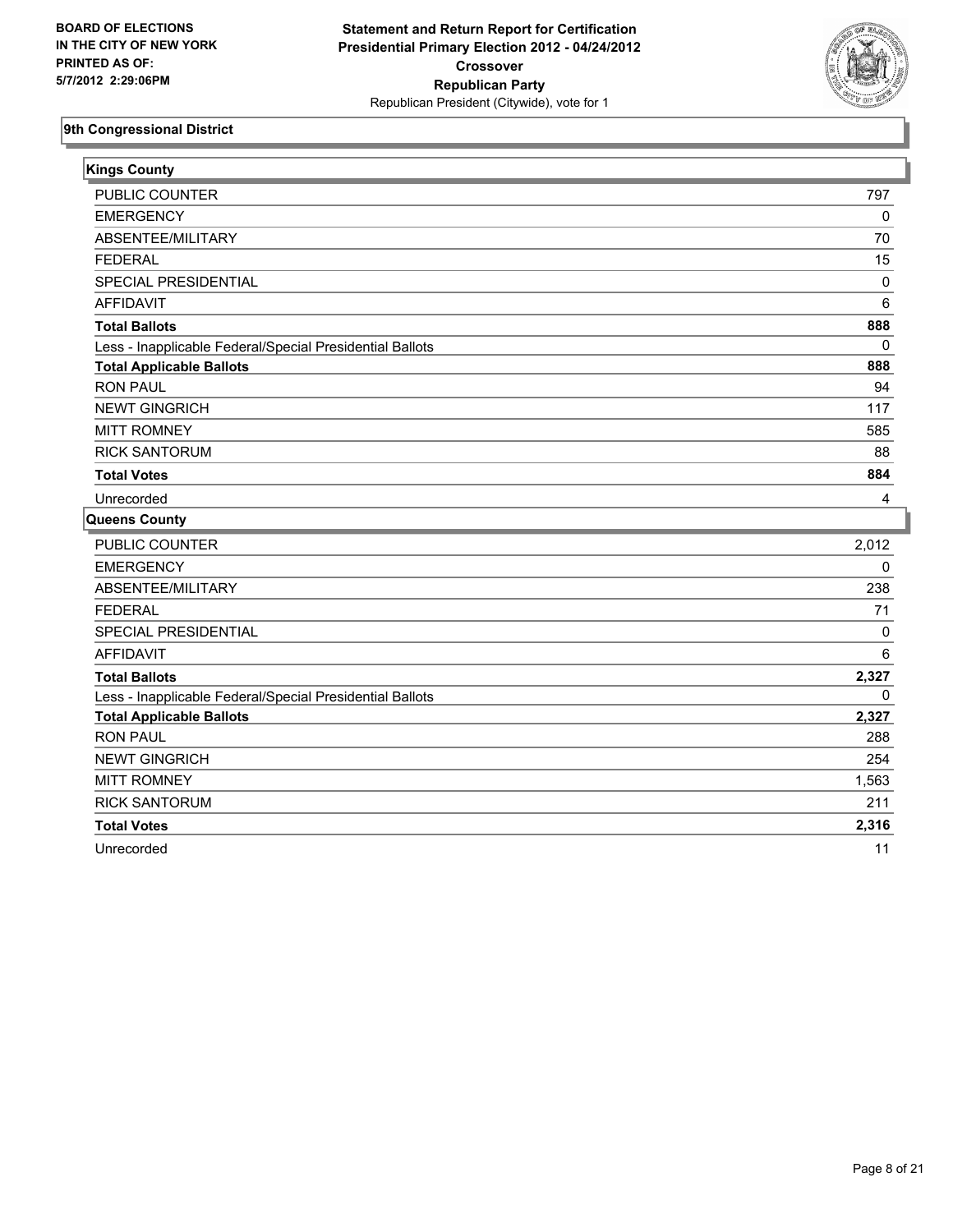

| <b>Total for 9th Congressional District</b>              |       |
|----------------------------------------------------------|-------|
| PUBLIC COUNTER                                           | 2,809 |
| <b>EMERGENCY</b>                                         | 0     |
| ABSENTEE/MILITARY                                        | 308   |
| <b>FEDERAL</b>                                           | 86    |
| SPECIAL PRESIDENTIAL                                     | 0     |
| <b>AFFIDAVIT</b>                                         | 12    |
| <b>Total Ballots</b>                                     | 3,215 |
| Less - Inapplicable Federal/Special Presidential Ballots | 0     |
| <b>Total Applicable Ballots</b>                          | 3,215 |
| <b>RON PAUL</b>                                          | 382   |
| <b>NEWT GINGRICH</b>                                     | 371   |
| <b>MITT ROMNEY</b>                                       | 2,148 |
| <b>RICK SANTORUM</b>                                     | 299   |
| <b>Total Votes</b>                                       | 3,200 |
| Unrecorded                                               | 15    |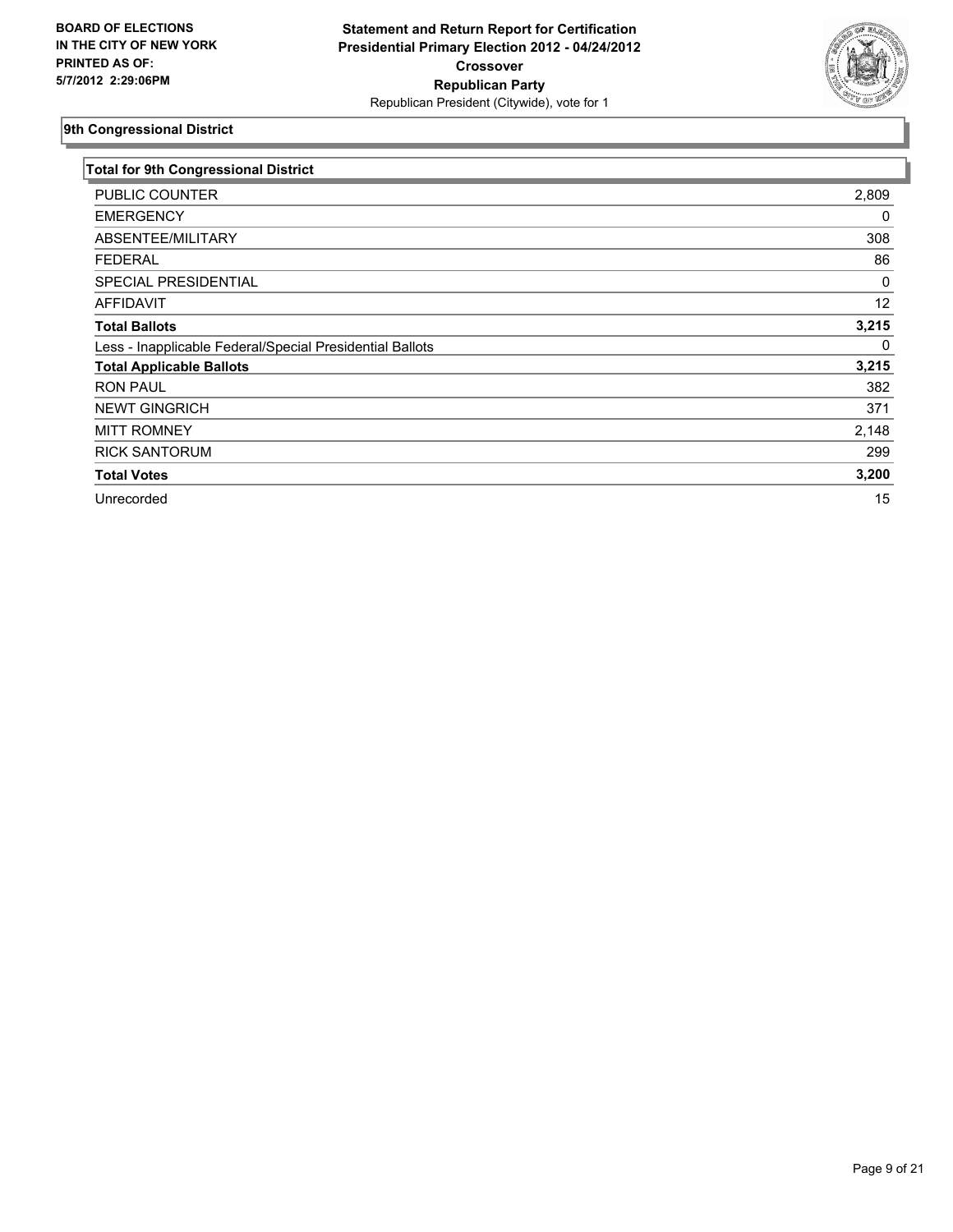

| <b>Kings County</b>                                      |          |
|----------------------------------------------------------|----------|
| <b>PUBLIC COUNTER</b>                                    | 508      |
| <b>EMERGENCY</b>                                         | 1        |
| ABSENTEE/MILITARY                                        | 75       |
| <b>FEDERAL</b>                                           | 15       |
| SPECIAL PRESIDENTIAL                                     | 0        |
| <b>AFFIDAVIT</b>                                         | 9        |
| <b>Total Ballots</b>                                     | 608      |
| Less - Inapplicable Federal/Special Presidential Ballots | 0        |
| <b>Total Applicable Ballots</b>                          | 608      |
| <b>RON PAUL</b>                                          | 115      |
| <b>NEWT GINGRICH</b>                                     | 90       |
| <b>MITT ROMNEY</b>                                       | 327      |
| <b>RICK SANTORUM</b>                                     | 65       |
| <b>Total Votes</b>                                       | 597      |
| Unrecorded                                               | 11       |
| <b>Total for 10th Congressional District</b>             |          |
| PUBLIC COUNTER                                           | 508      |
| <b>EMERGENCY</b>                                         | 1        |
| ABSENTEE/MILITARY                                        | 75       |
| <b>FEDERAL</b>                                           | 15       |
| SPECIAL PRESIDENTIAL                                     | 0        |
| <b>AFFIDAVIT</b>                                         | 9        |
| <b>Total Ballots</b>                                     | 608      |
| Less - Inapplicable Federal/Special Presidential Ballots | $\Omega$ |
| <b>Total Applicable Ballots</b>                          | 608      |
| <b>RON PAUL</b>                                          | 115      |
| <b>NEWT GINGRICH</b>                                     | 90       |
| <b>MITT ROMNEY</b>                                       | 327      |
| <b>RICK SANTORUM</b>                                     | 65       |
| <b>Total Votes</b>                                       | 597      |
| Unrecorded                                               | 11       |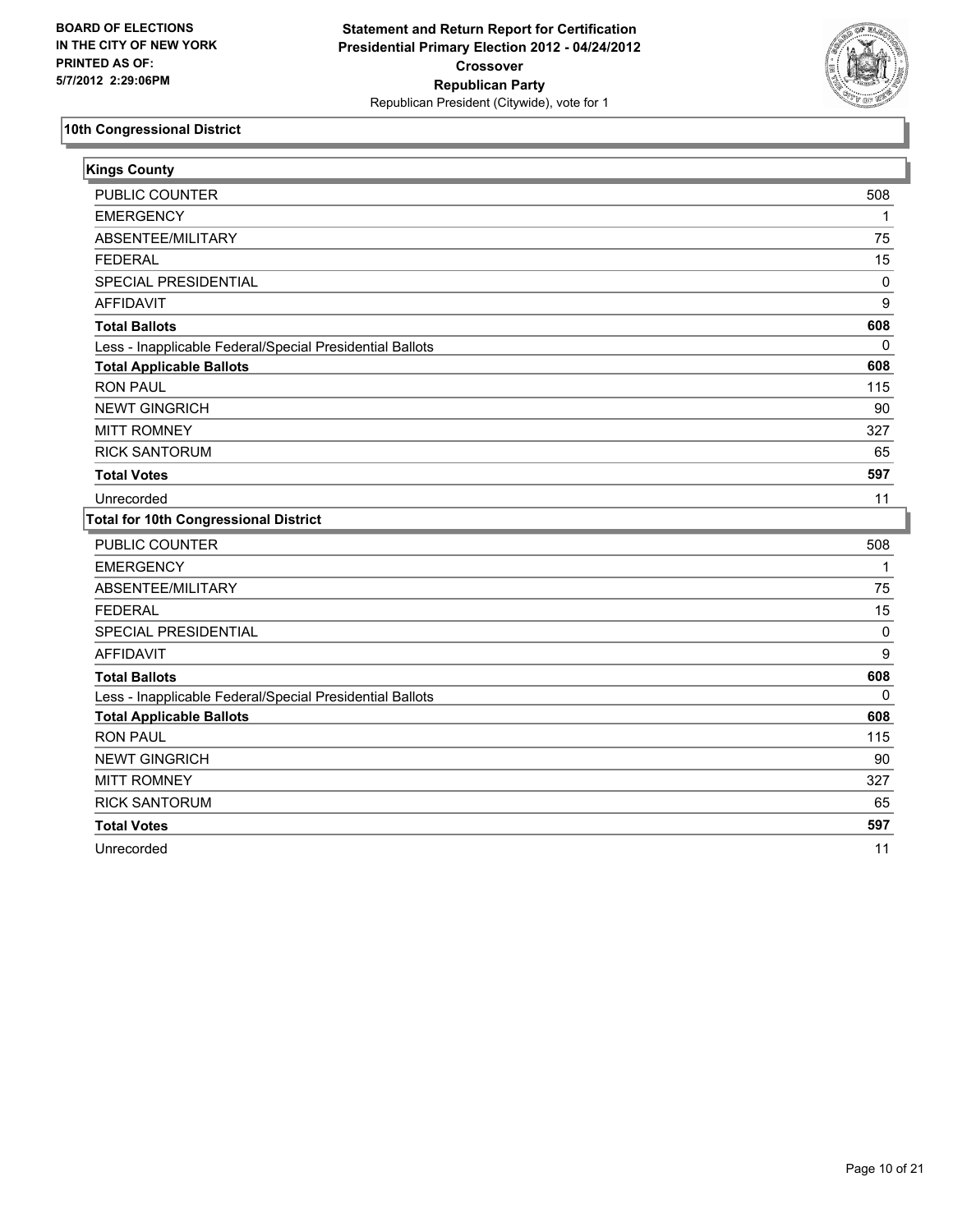

| <b>Kings County</b>                                      |     |
|----------------------------------------------------------|-----|
| <b>PUBLIC COUNTER</b>                                    | 672 |
| <b>EMERGENCY</b>                                         | 0   |
| ABSENTEE/MILITARY                                        | 91  |
| <b>FEDERAL</b>                                           | 28  |
| SPECIAL PRESIDENTIAL                                     | 0   |
| <b>AFFIDAVIT</b>                                         | 10  |
| <b>Total Ballots</b>                                     | 801 |
| Less - Inapplicable Federal/Special Presidential Ballots | 0   |
| <b>Total Applicable Ballots</b>                          | 801 |
| <b>RON PAUL</b>                                          | 150 |
| <b>NEWT GINGRICH</b>                                     | 133 |
| <b>MITT ROMNEY</b>                                       | 439 |
| <b>RICK SANTORUM</b>                                     | 70  |
| <b>Total Votes</b>                                       | 792 |
| Unrecorded                                               | 9   |
| <b>Total for 11th Congressional District</b>             |     |
| PUBLIC COUNTER                                           | 672 |
| <b>EMERGENCY</b>                                         | 0   |
| ABSENTEE/MILITARY                                        | 91  |
| <b>FEDERAL</b>                                           | 28  |
| SPECIAL PRESIDENTIAL                                     | 0   |
| <b>AFFIDAVIT</b>                                         | 10  |
| <b>Total Ballots</b>                                     | 801 |
| Less - Inapplicable Federal/Special Presidential Ballots | 0   |
| <b>Total Applicable Ballots</b>                          | 801 |
| <b>RON PAUL</b>                                          | 150 |
| <b>NEWT GINGRICH</b>                                     | 133 |
| <b>MITT ROMNEY</b>                                       | 439 |
| <b>RICK SANTORUM</b>                                     | 70  |
| <b>Total Votes</b>                                       | 792 |
| Unrecorded                                               | 9   |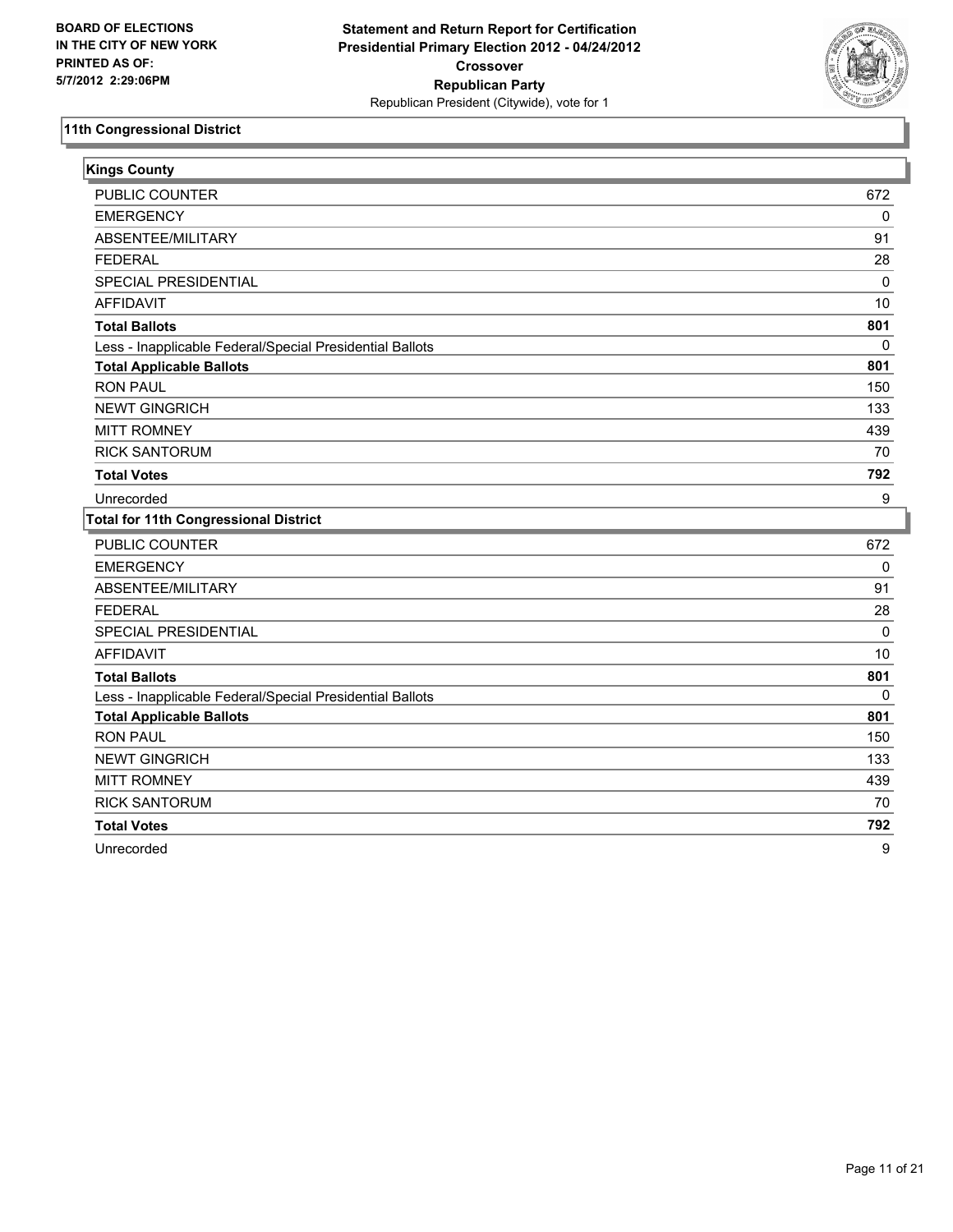

| <b>New York County</b>                                   |                |
|----------------------------------------------------------|----------------|
| <b>PUBLIC COUNTER</b>                                    | 153            |
| <b>EMERGENCY</b>                                         | 0              |
| ABSENTEE/MILITARY                                        | 11             |
| <b>FEDERAL</b>                                           | 4              |
| SPECIAL PRESIDENTIAL                                     | 0              |
| <b>AFFIDAVIT</b>                                         | 3              |
| <b>Total Ballots</b>                                     | 171            |
| Less - Inapplicable Federal/Special Presidential Ballots | $\mathbf{0}$   |
| <b>Total Applicable Ballots</b>                          | 171            |
| <b>RON PAUL</b>                                          | 48             |
| <b>NEWT GINGRICH</b>                                     | 15             |
| <b>MITT ROMNEY</b>                                       | 92             |
| <b>RICK SANTORUM</b>                                     | 16             |
| <b>Total Votes</b>                                       | 171            |
| <b>Kings County</b>                                      |                |
| PUBLIC COUNTER                                           | 490            |
| <b>EMERGENCY</b>                                         | 3              |
| ABSENTEE/MILITARY                                        | 56             |
| <b>FEDERAL</b>                                           | 15             |
| SPECIAL PRESIDENTIAL                                     | 0              |
| <b>AFFIDAVIT</b>                                         | $\overline{7}$ |
| <b>Total Ballots</b>                                     | 571            |
| Less - Inapplicable Federal/Special Presidential Ballots | 0              |
| <b>Total Applicable Ballots</b>                          | 571            |
| <b>RON PAUL</b>                                          | 126            |
| <b>NEWT GINGRICH</b>                                     | 45             |
| <b>MITT ROMNEY</b>                                       | 343            |
| <b>RICK SANTORUM</b>                                     | 46             |
| <b>Total Votes</b>                                       | 560            |
| Unrecorded                                               | 11             |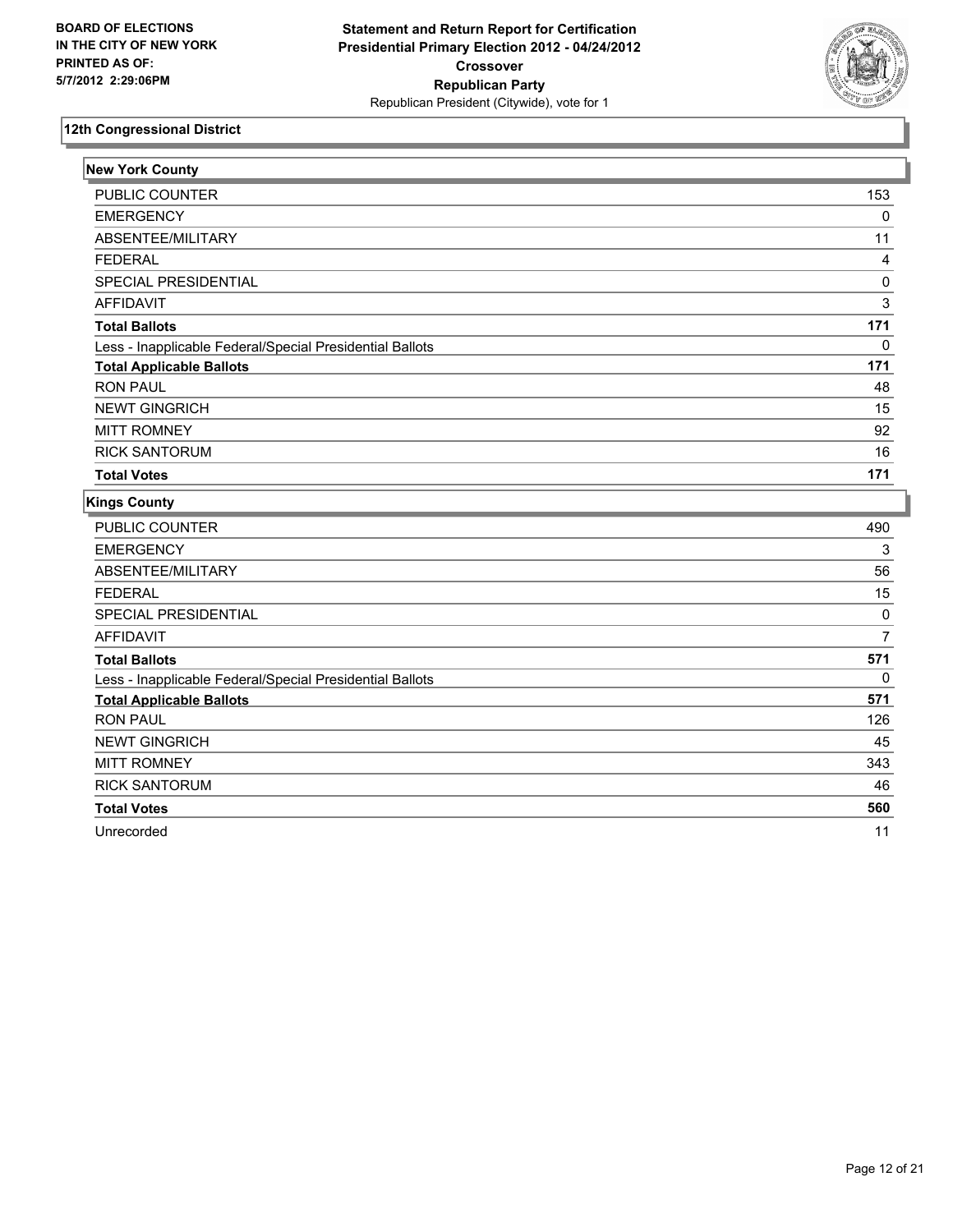

| Queens County                                            |              |
|----------------------------------------------------------|--------------|
| <b>PUBLIC COUNTER</b>                                    | 298          |
| <b>EMERGENCY</b>                                         | 0            |
| ABSENTEE/MILITARY                                        | 48           |
| <b>FEDERAL</b>                                           | 4            |
| SPECIAL PRESIDENTIAL                                     | $\mathbf 0$  |
| <b>AFFIDAVIT</b>                                         | $\mathbf{1}$ |
| <b>Total Ballots</b>                                     | 351          |
| Less - Inapplicable Federal/Special Presidential Ballots | 0            |
| <b>Total Applicable Ballots</b>                          | 351          |
| <b>RON PAUL</b>                                          | 50           |
| <b>NEWT GINGRICH</b>                                     | 36           |
| <b>MITT ROMNEY</b>                                       | 227          |
| <b>RICK SANTORUM</b>                                     | 30           |
| <b>Total Votes</b>                                       | 343          |
| Unrecorded                                               | 8            |
| <b>Total for 12th Congressional District</b>             |              |
| PUBLIC COUNTER                                           | 941          |
| <b>EMERGENCY</b>                                         | 3            |
| ABSENTEE/MILITARY                                        | 115          |
| <b>FEDERAL</b>                                           | 23           |
| SPECIAL PRESIDENTIAL                                     | 0            |
| <b>AFFIDAVIT</b>                                         | 11           |
| <b>Total Ballots</b>                                     | 1,093        |
| Less - Inapplicable Federal/Special Presidential Ballots | $\mathbf{0}$ |
| <b>Total Applicable Ballots</b>                          | 1,093        |
| <b>RON PAUL</b>                                          | 224          |
| <b>NEWT GINGRICH</b>                                     | 96           |
| <b>MITT ROMNEY</b>                                       | 662          |
| <b>RICK SANTORUM</b>                                     | 92           |
| <b>Total Votes</b>                                       | 1,074        |
| Unrecorded                                               | 19           |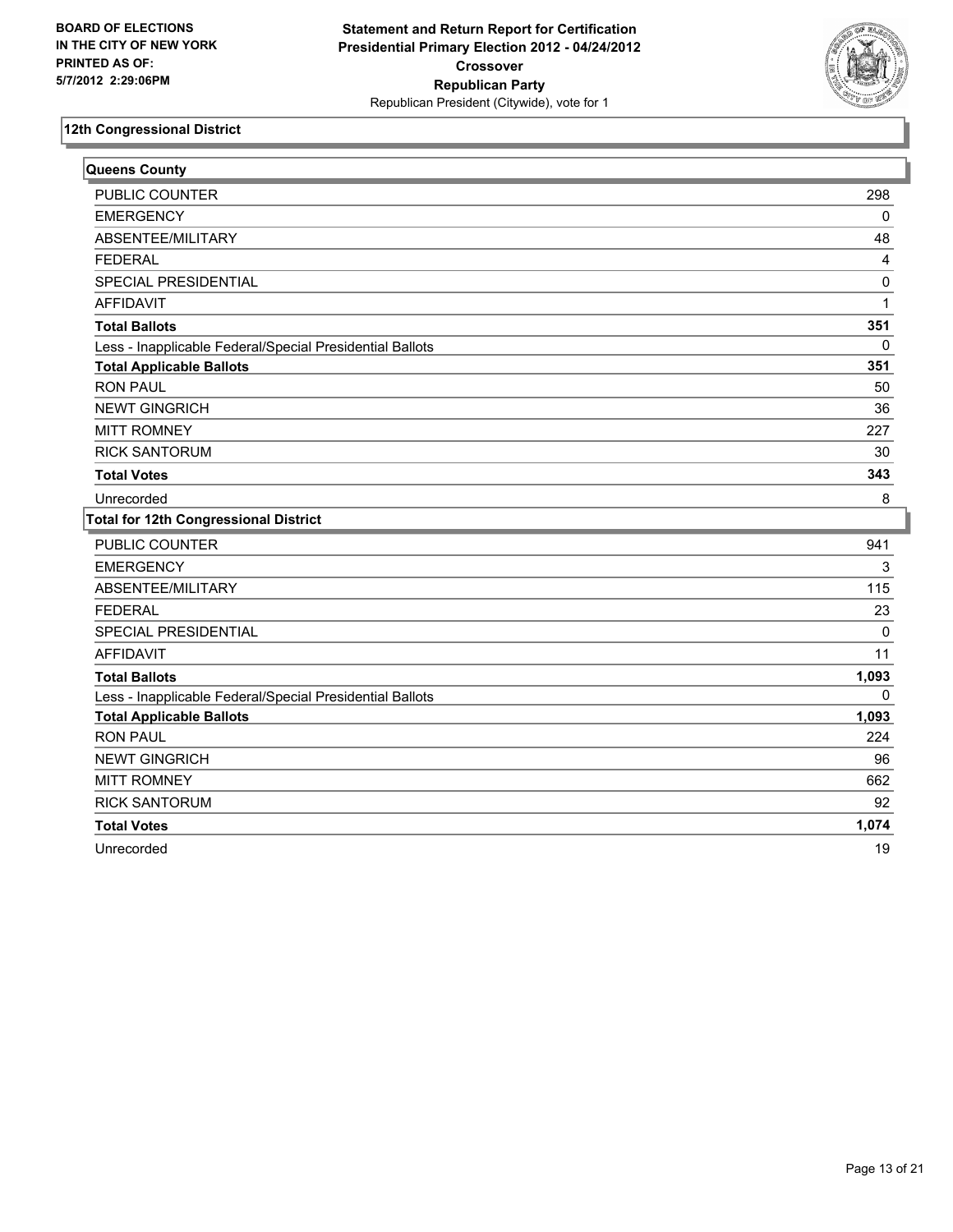

| <b>Kings County</b>                                      |             |
|----------------------------------------------------------|-------------|
| PUBLIC COUNTER                                           | 1,102       |
| <b>EMERGENCY</b>                                         | 0           |
| ABSENTEE/MILITARY                                        | 146         |
| <b>FEDERAL</b>                                           | 9           |
| SPECIAL PRESIDENTIAL                                     | 0           |
| <b>AFFIDAVIT</b>                                         | 10          |
| <b>Total Ballots</b>                                     | 1,267       |
| Less - Inapplicable Federal/Special Presidential Ballots | $\mathbf 0$ |
| <b>Total Applicable Ballots</b>                          | 1,267       |
| <b>RON PAUL</b>                                          | 145         |
| <b>NEWT GINGRICH</b>                                     | 137         |
| <b>MITT ROMNEY</b>                                       | 883         |
| <b>RICK SANTORUM</b>                                     | 96          |
| <b>Total Votes</b>                                       | 1,261       |
| Unrecorded                                               | 6           |
| <b>Richmond County</b>                                   |             |
| PUBLIC COUNTER                                           | 3,911       |
| <b>EMERGENCY</b>                                         | 0           |
| ABSENTEE/MILITARY                                        | 682         |
| <b>FEDERAL</b>                                           | 29          |
| SPECIAL PRESIDENTIAL                                     | 0           |
| <b>AFFIDAVIT</b>                                         | 10          |
| <b>Total Ballots</b>                                     | 4,632       |
| Less - Inapplicable Federal/Special Presidential Ballots | $\Omega$    |
| <b>Total Applicable Ballots</b>                          | 4,632       |
| <b>RON PAUL</b>                                          | 514         |
| <b>NEWT GINGRICH</b>                                     | 486         |
| <b>MITT ROMNEY</b>                                       | 3,323       |
| <b>RICK SANTORUM</b>                                     | 285         |
| <b>Total Votes</b>                                       | 4,608       |
| Unrecorded                                               | 24          |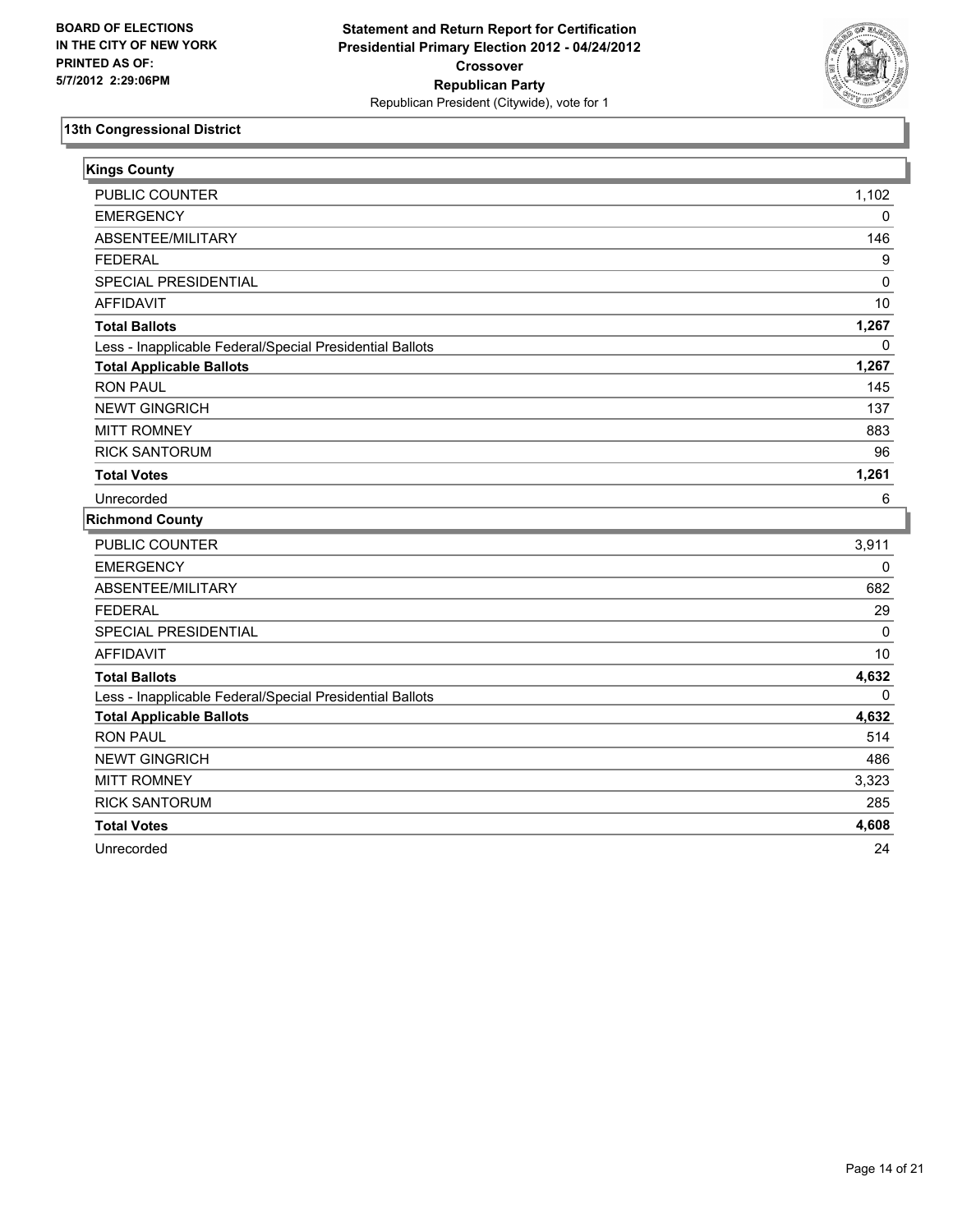

| Total for 13th Congressional District                    |       |
|----------------------------------------------------------|-------|
| PUBLIC COUNTER                                           | 5,013 |
| <b>EMERGENCY</b>                                         | 0     |
| ABSENTEE/MILITARY                                        | 828   |
| <b>FEDERAL</b>                                           | 38    |
| SPECIAL PRESIDENTIAL                                     | 0     |
| <b>AFFIDAVIT</b>                                         | 20    |
| <b>Total Ballots</b>                                     | 5,899 |
| Less - Inapplicable Federal/Special Presidential Ballots | 0     |
| <b>Total Applicable Ballots</b>                          | 5,899 |
| <b>RON PAUL</b>                                          | 659   |
| <b>NEWT GINGRICH</b>                                     | 623   |
| <b>MITT ROMNEY</b>                                       | 4,206 |
| <b>RICK SANTORUM</b>                                     | 381   |
| <b>Total Votes</b>                                       | 5,869 |
| Unrecorded                                               | 30    |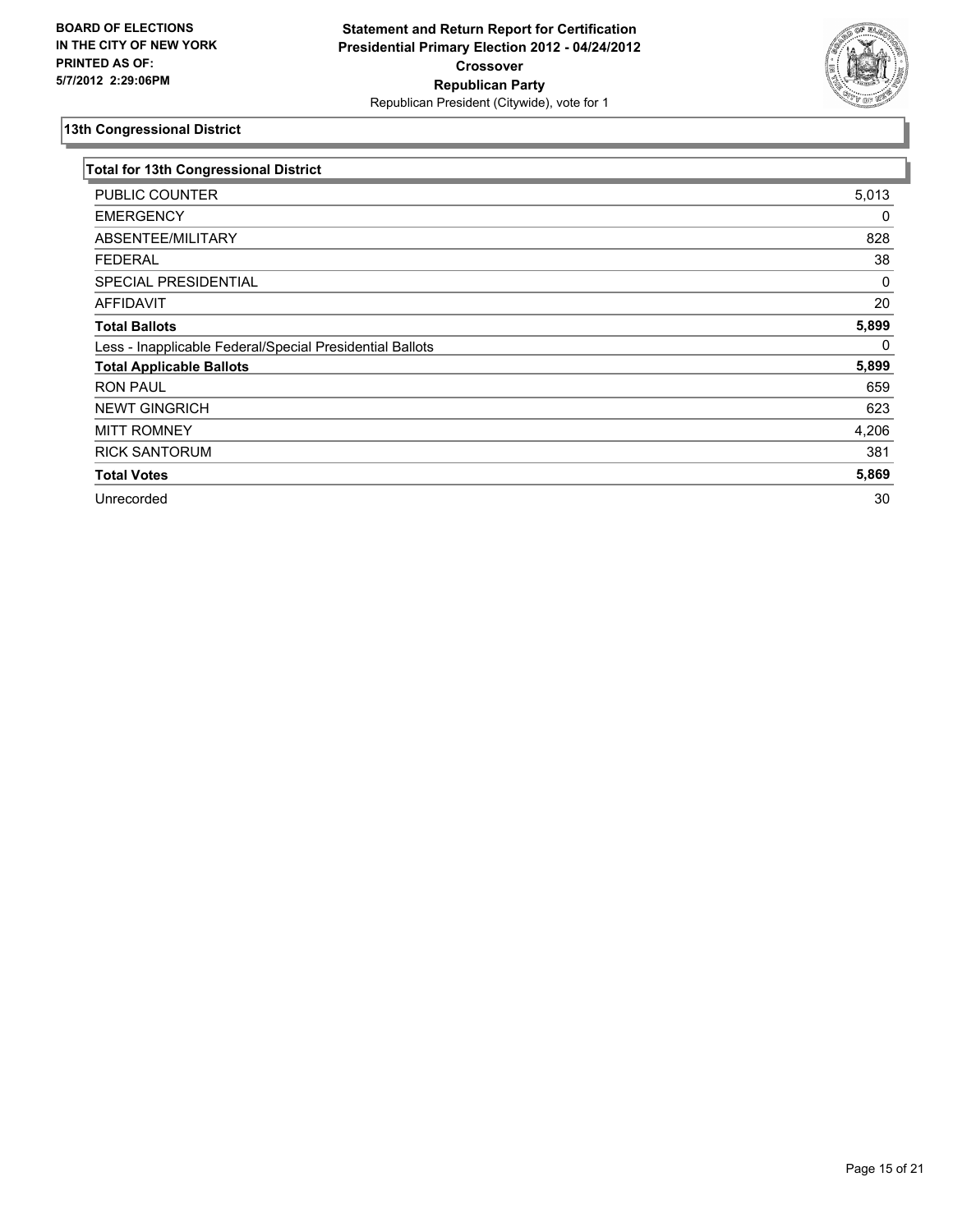

| <b>New York County</b>                                   |              |
|----------------------------------------------------------|--------------|
| <b>PUBLIC COUNTER</b>                                    | 3,181        |
| <b>EMERGENCY</b>                                         | 0            |
| ABSENTEE/MILITARY                                        | 181          |
| <b>FEDERAL</b>                                           | 189          |
| <b>SPECIAL PRESIDENTIAL</b>                              | 0            |
| <b>AFFIDAVIT</b>                                         | 49           |
| <b>Total Ballots</b>                                     | 3,600        |
| Less - Inapplicable Federal/Special Presidential Ballots | $\mathbf{0}$ |
| <b>Total Applicable Ballots</b>                          | 3,600        |
| <b>RON PAUL</b>                                          | 369          |
| <b>NEWT GINGRICH</b>                                     | 219          |
| <b>MITT ROMNEY</b>                                       | 2,861        |
| <b>RICK SANTORUM</b>                                     | 125          |
| <b>Total Votes</b>                                       | 3,574        |
| Unrecorded                                               | 26           |
| Queens County                                            |              |
| <b>PUBLIC COUNTER</b>                                    | 528          |
| <b>EMERGENCY</b>                                         | $\pmb{0}$    |
| ABSENTEE/MILITARY                                        | 32           |
| <b>FEDERAL</b>                                           | 17           |
| SPECIAL PRESIDENTIAL                                     | $\mathbf 0$  |
| <b>AFFIDAVIT</b>                                         | 10           |
| <b>Total Ballots</b>                                     | 587          |
| Less - Inapplicable Federal/Special Presidential Ballots | 0            |
| <b>Total Applicable Ballots</b>                          | 587          |
| <b>RON PAUL</b>                                          | 124          |
| <b>NEWT GINGRICH</b>                                     | 62           |
| <b>MITT ROMNEY</b>                                       | 354          |
| <b>RICK SANTORUM</b>                                     | 44           |
| <b>Total Votes</b>                                       | 584          |
| Unrecorded                                               | 3            |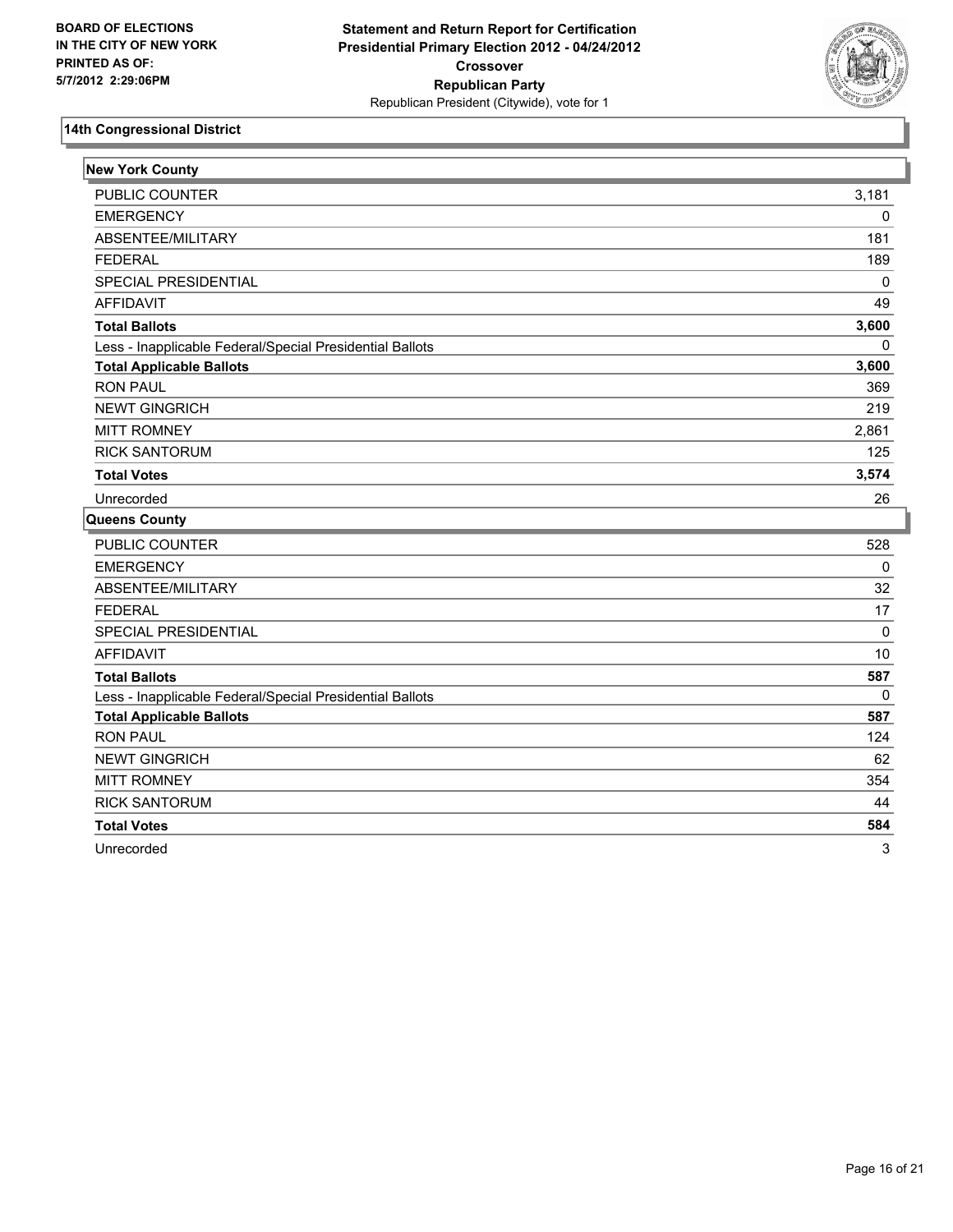

| <b>Total for 14th Congressional District</b>             |       |
|----------------------------------------------------------|-------|
| PUBLIC COUNTER                                           | 3,709 |
| <b>EMERGENCY</b>                                         | 0     |
| ABSENTEE/MILITARY                                        | 213   |
| <b>FEDERAL</b>                                           | 206   |
| SPECIAL PRESIDENTIAL                                     | 0     |
| <b>AFFIDAVIT</b>                                         | 59    |
| <b>Total Ballots</b>                                     | 4,187 |
| Less - Inapplicable Federal/Special Presidential Ballots | 0     |
| <b>Total Applicable Ballots</b>                          | 4,187 |
| <b>RON PAUL</b>                                          | 493   |
| <b>NEWT GINGRICH</b>                                     | 281   |
| <b>MITT ROMNEY</b>                                       | 3,215 |
| <b>RICK SANTORUM</b>                                     | 169   |
| <b>Total Votes</b>                                       | 4,158 |
| Unrecorded                                               | 29    |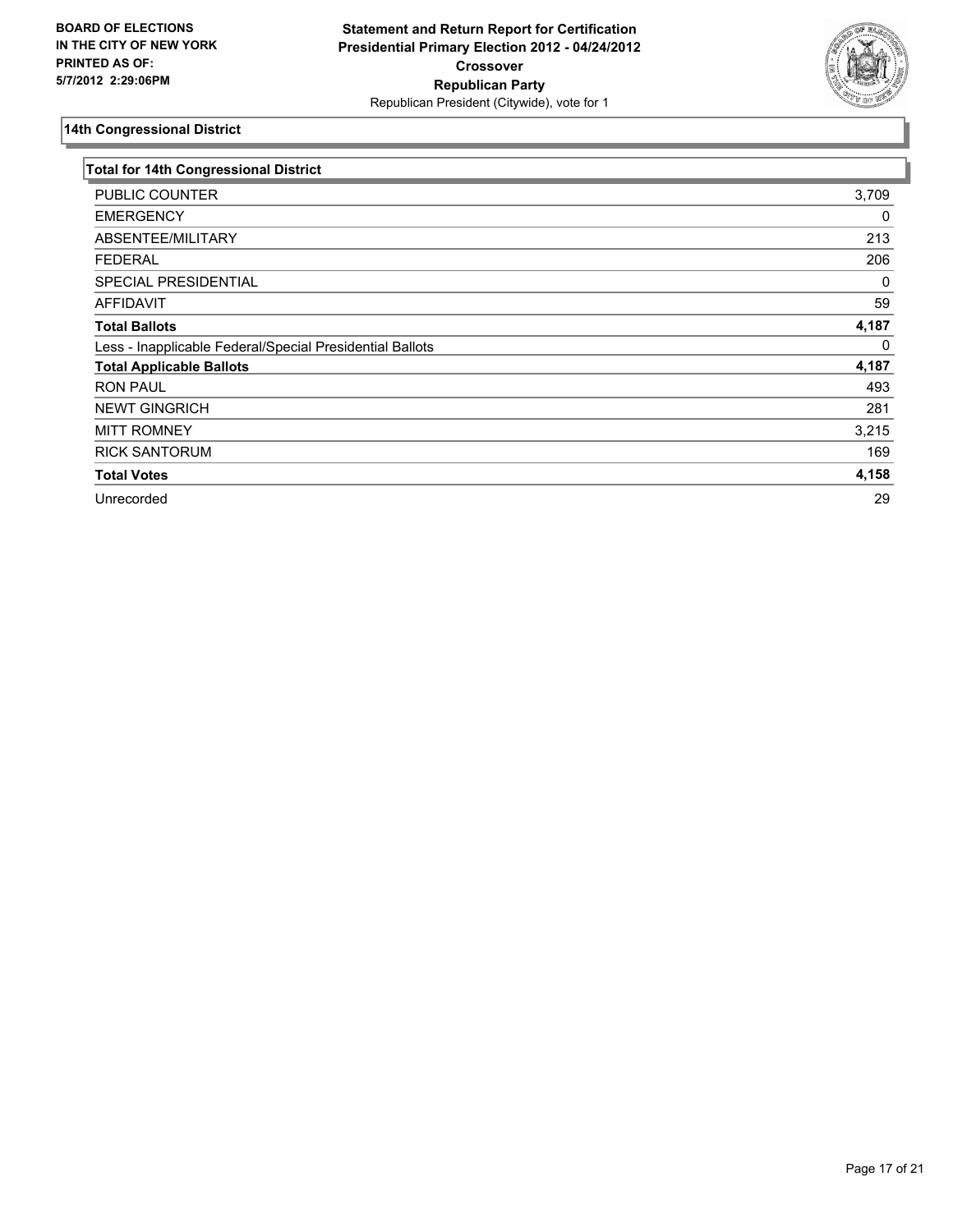

| <b>New York County</b>                                   |              |
|----------------------------------------------------------|--------------|
| PUBLIC COUNTER                                           | 890          |
| <b>EMERGENCY</b>                                         | 0            |
| ABSENTEE/MILITARY                                        | 116          |
| <b>FEDERAL</b>                                           | 57           |
| SPECIAL PRESIDENTIAL                                     | 0            |
| <b>AFFIDAVIT</b>                                         | 12           |
| <b>Total Ballots</b>                                     | 1,075        |
| Less - Inapplicable Federal/Special Presidential Ballots | 0            |
| <b>Total Applicable Ballots</b>                          | 1,075        |
| <b>RON PAUL</b>                                          | 220          |
| <b>NEWT GINGRICH</b>                                     | 115          |
| <b>MITT ROMNEY</b>                                       | 653          |
| <b>RICK SANTORUM</b>                                     | 62           |
| <b>Total Votes</b>                                       | 1,050        |
| Unrecorded                                               | 25           |
| <b>Total for 15th Congressional District</b>             |              |
| <b>PUBLIC COUNTER</b>                                    | 890          |
| <b>EMERGENCY</b>                                         | 0            |
| ABSENTEE/MILITARY                                        | 116          |
| <b>FEDERAL</b>                                           | 57           |
| SPECIAL PRESIDENTIAL                                     | 0            |
| <b>AFFIDAVIT</b>                                         | 12           |
| <b>Total Ballots</b>                                     | 1,075        |
| Less - Inapplicable Federal/Special Presidential Ballots | $\mathbf{0}$ |
| <b>Total Applicable Ballots</b>                          | 1,075        |
| <b>RON PAUL</b>                                          | 220          |
| <b>NEWT GINGRICH</b>                                     | 115          |
| <b>MITT ROMNEY</b>                                       | 653          |
| <b>RICK SANTORUM</b>                                     | 62           |
| <b>Total Votes</b>                                       | 1,050        |
| Unrecorded                                               | 25           |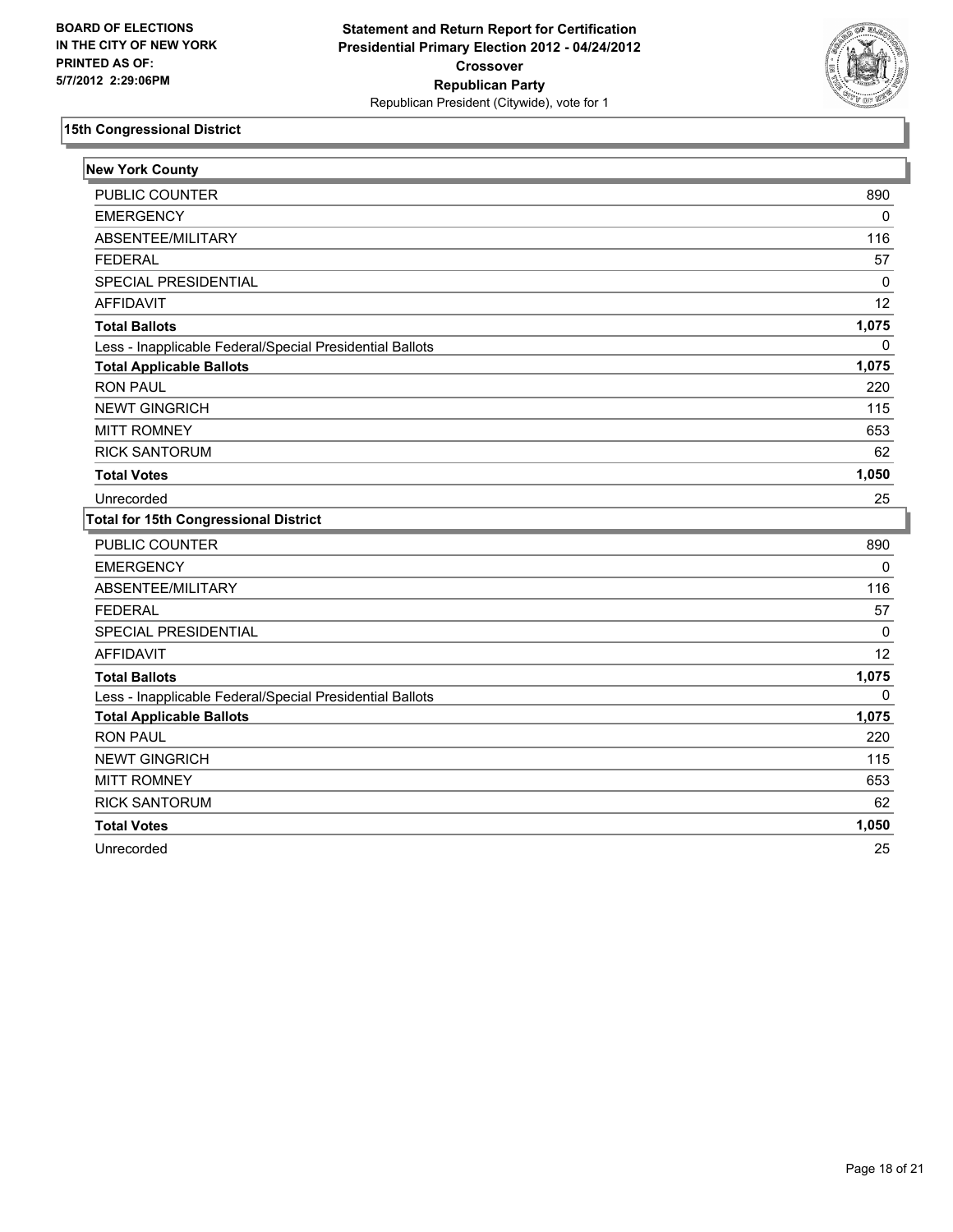

| <b>Bronx County</b>                                      |          |
|----------------------------------------------------------|----------|
| <b>PUBLIC COUNTER</b>                                    | 223      |
| <b>EMERGENCY</b>                                         | 2        |
| ABSENTEE/MILITARY                                        | 48       |
| <b>FEDERAL</b>                                           | 8        |
| SPECIAL PRESIDENTIAL                                     | 0        |
| <b>AFFIDAVIT</b>                                         | 4        |
| <b>Total Ballots</b>                                     | 285      |
| Less - Inapplicable Federal/Special Presidential Ballots | 0        |
| <b>Total Applicable Ballots</b>                          | 285      |
| <b>RON PAUL</b>                                          | 64       |
| <b>NEWT GINGRICH</b>                                     | 26       |
| <b>MITT ROMNEY</b>                                       | 151      |
| <b>RICK SANTORUM</b>                                     | 27       |
| <b>Total Votes</b>                                       | 268      |
| Unrecorded                                               | 17       |
| <b>Total for 16th Congressional District</b>             |          |
| PUBLIC COUNTER                                           | 223      |
| <b>EMERGENCY</b>                                         | 2        |
| ABSENTEE/MILITARY                                        | 48       |
| <b>FEDERAL</b>                                           | $\bf 8$  |
| SPECIAL PRESIDENTIAL                                     | 0        |
| <b>AFFIDAVIT</b>                                         | 4        |
| <b>Total Ballots</b>                                     | 285      |
| Less - Inapplicable Federal/Special Presidential Ballots | $\Omega$ |
| <b>Total Applicable Ballots</b>                          | 285      |
| <b>RON PAUL</b>                                          | 64       |
| <b>NEWT GINGRICH</b>                                     | 26       |
| <b>MITT ROMNEY</b>                                       | 151      |
| <b>RICK SANTORUM</b>                                     | 27       |
| <b>Total Votes</b>                                       | 268      |
| Unrecorded                                               | 17       |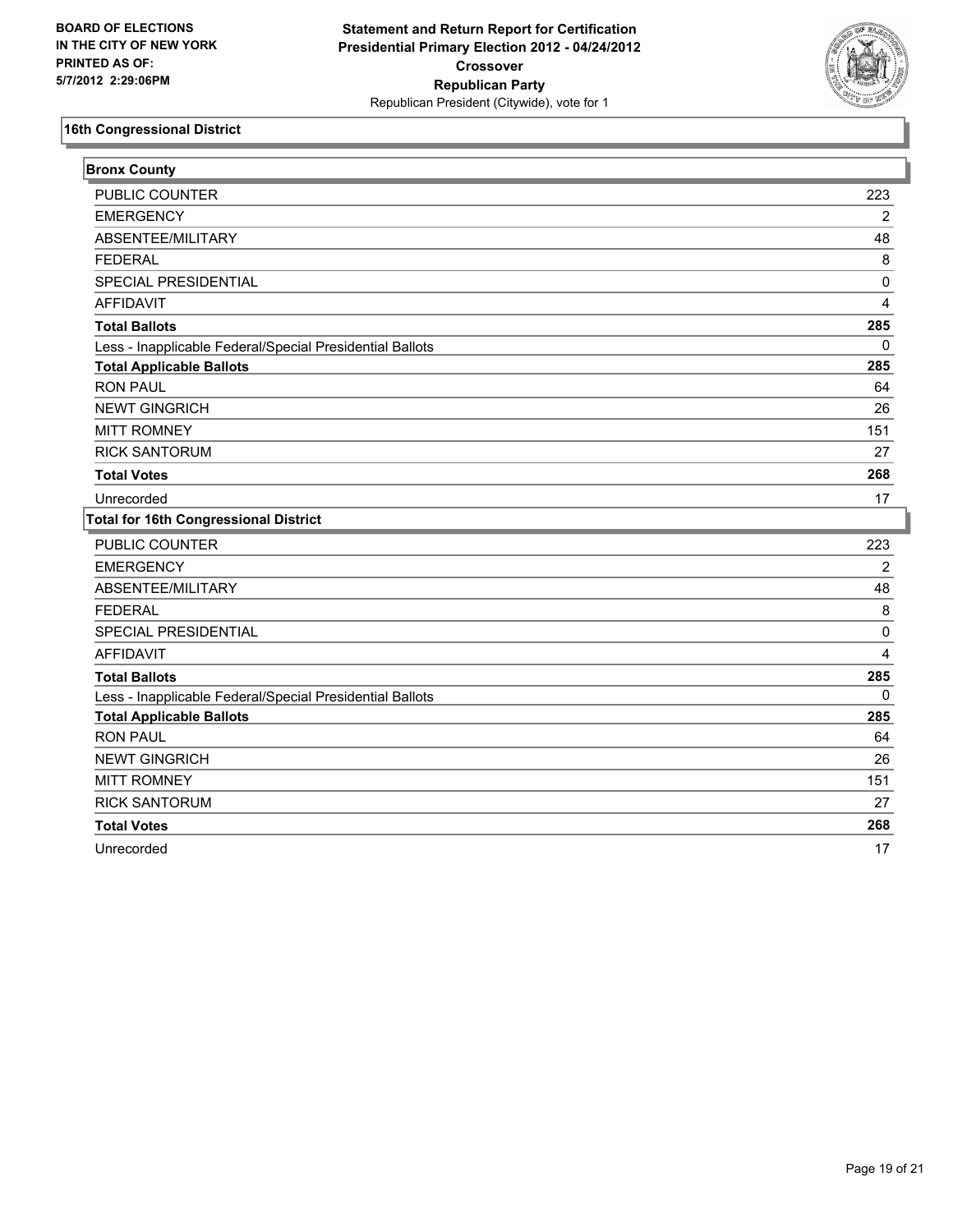

| <b>Bronx County</b>                                      |              |
|----------------------------------------------------------|--------------|
| <b>PUBLIC COUNTER</b>                                    | 459          |
| <b>EMERGENCY</b>                                         | 0            |
| ABSENTEE/MILITARY                                        | 75           |
| <b>FEDERAL</b>                                           | 14           |
| <b>SPECIAL PRESIDENTIAL</b>                              | 0            |
| <b>AFFIDAVIT</b>                                         | 12           |
| <b>Total Ballots</b>                                     | 560          |
| Less - Inapplicable Federal/Special Presidential Ballots | 0            |
| <b>Total Applicable Ballots</b>                          | 560          |
| <b>RON PAUL</b>                                          | 72           |
| <b>NEWT GINGRICH</b>                                     | 68           |
| <b>MITT ROMNEY</b>                                       | 360          |
| <b>RICK SANTORUM</b>                                     | 52           |
| <b>Total Votes</b>                                       | 552          |
| Unrecorded                                               | 8            |
| <b>Total for 17th Congressional District</b>             |              |
| <b>PUBLIC COUNTER</b>                                    | 459          |
| <b>EMERGENCY</b>                                         | 0            |
| ABSENTEE/MILITARY                                        | 75           |
| <b>FEDERAL</b>                                           | 14           |
| SPECIAL PRESIDENTIAL                                     | 0            |
| <b>AFFIDAVIT</b>                                         | 12           |
| <b>Total Ballots</b>                                     | 560          |
| Less - Inapplicable Federal/Special Presidential Ballots | $\mathbf{0}$ |
| <b>Total Applicable Ballots</b>                          | 560          |
| <b>RON PAUL</b>                                          | 72           |
| <b>NEWT GINGRICH</b>                                     | 68           |
| <b>MITT ROMNEY</b>                                       | 360          |
| <b>RICK SANTORUM</b>                                     | 52           |
| <b>Total Votes</b>                                       | 552          |
| Unrecorded                                               | 8            |